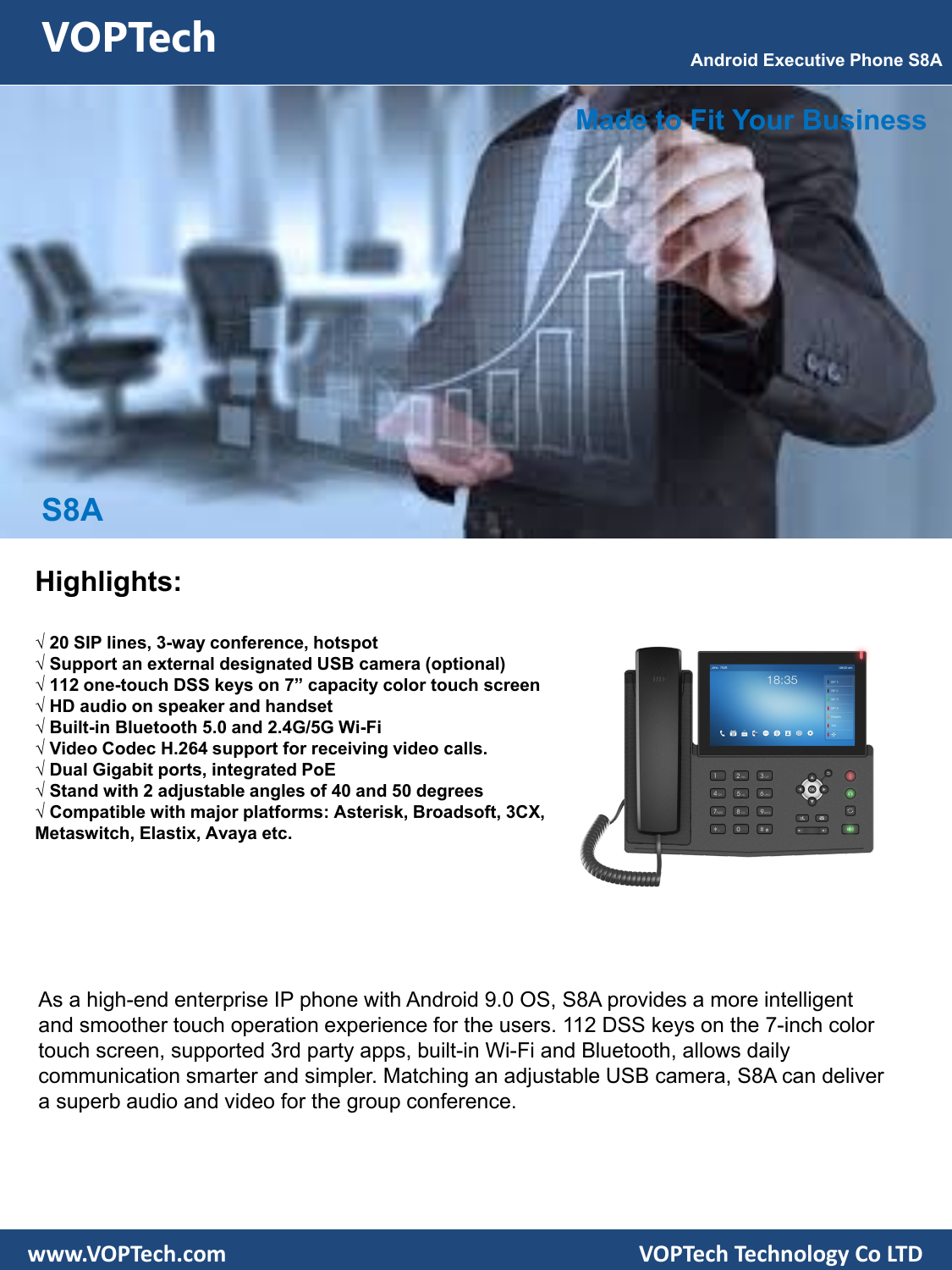# **VOPTech**

#### **Generic**

- 20 SIP Lines
- HD Voice
- Support receiving video calls
- PoE Enabled
- 7-inch (1024x600) color touch screen
- Handset / Hands-free / Headset mode
- Intelligent DSS Keys(Virtual buttons)
- Optional External Power Supply

#### **Operation System**

- Android 9.0 OS with higher security and better compatibility
- Built-in Applications:

Files, Calendar, Gallery, Browser, Email, Calculator, Notepad, Sound Recorder, Clock, Video, Music

- Support 3rd Party Applications
- Secondary Development of API

#### **Phone Features**

- Local Phonebook (2000 entries)
- Remote Phonebook (XML/LDAP, 2000 entries)
- Intelligent Search for Contacts and Call Log
- Call logs (In/out/missed, 1000 entries)
- Black/White List Call Filter
- Screen saver
- Voice Message Waiting Indication (VMWI)
- Programmable DSS/Soft keys
- Network Time Synchronization
- Built-in Bluetooth 4.2: Support Bluetooth headset/ Bluetooth of Mobile Device
- Built-in Wi-Fi: 2.4GHz, 802.11 b/g/n

5GHz, 802.11 a/n/ac

- Action URL / Active URI
- Support Recording
- SIP Hotspot
- Multicast
- Action Plan
- Time Plan

#### **Maintenance & Management**

- Auto-Provisioning via FTP/TFTP/HTTP/HTTPS/DHCP OPT66/SIP
- PNP/TR-069
- Web Management Portal
- Supports 3rd party communication APP
- Supports Web
- Supports encrypted configuration files download with AES
- Supports Web upgrade
- Supports factory reset data

#### **Network**

- Physical: 10/100/1000 Mbps Ethernet, dual bridged port for PC bypass
- IP Mode: IPv4
- IP Configuration: Static / DHCP
- Network Access Control: 802.1x
- VPN: OpenVPN (Requires third-party app support)
- VLAN
- LLDP
- CDP
- QoS

#### **Call Features**

- Call out / Answer / Reject
- Mute / Unmute (Microphone)
- Call Hold / Resume
- Call Waiting
- Intercom
- Caller ID
- Speed Dial
- Anonymous Call (Hide Caller ID)
- Call Forwarding (Always/Busy/No Answer)
- Call Transfer (Attended/Unattended)
- Call Parking/Pick-up (Depending on server)
- Redial
- Do-Not-Disturb
- Auto-Answering
- Voice Message (On server)
- 3-way Audio Conference
- Hot Line/Warm Line
- Direct IP call
- Hot desking
- BLF

#### **Audio**

- HD Voice Microphone/Speaker (Handset/Handsfree, 0 ~ 7KHz Frequency Response)
- Wideband ADC/DAC 16KHz Sampling
- Narrowband Codec: G.711a/u, G.729AB, iLBC
- Wideband Codec: G.722, Opus
- Full-duplex Acoustic Echo Canceller (AEC)
- Noise Reduction (NR)
- Packet Loss Concealment (PLC)
- Dynamic Adaptive Jitter Buffer
- DTMF: In-band, Out-of-Band DTMF-Relay(RFC2833) / SIP INFO

### **www.VOPTech.com VOPTech Technology Co LTD**